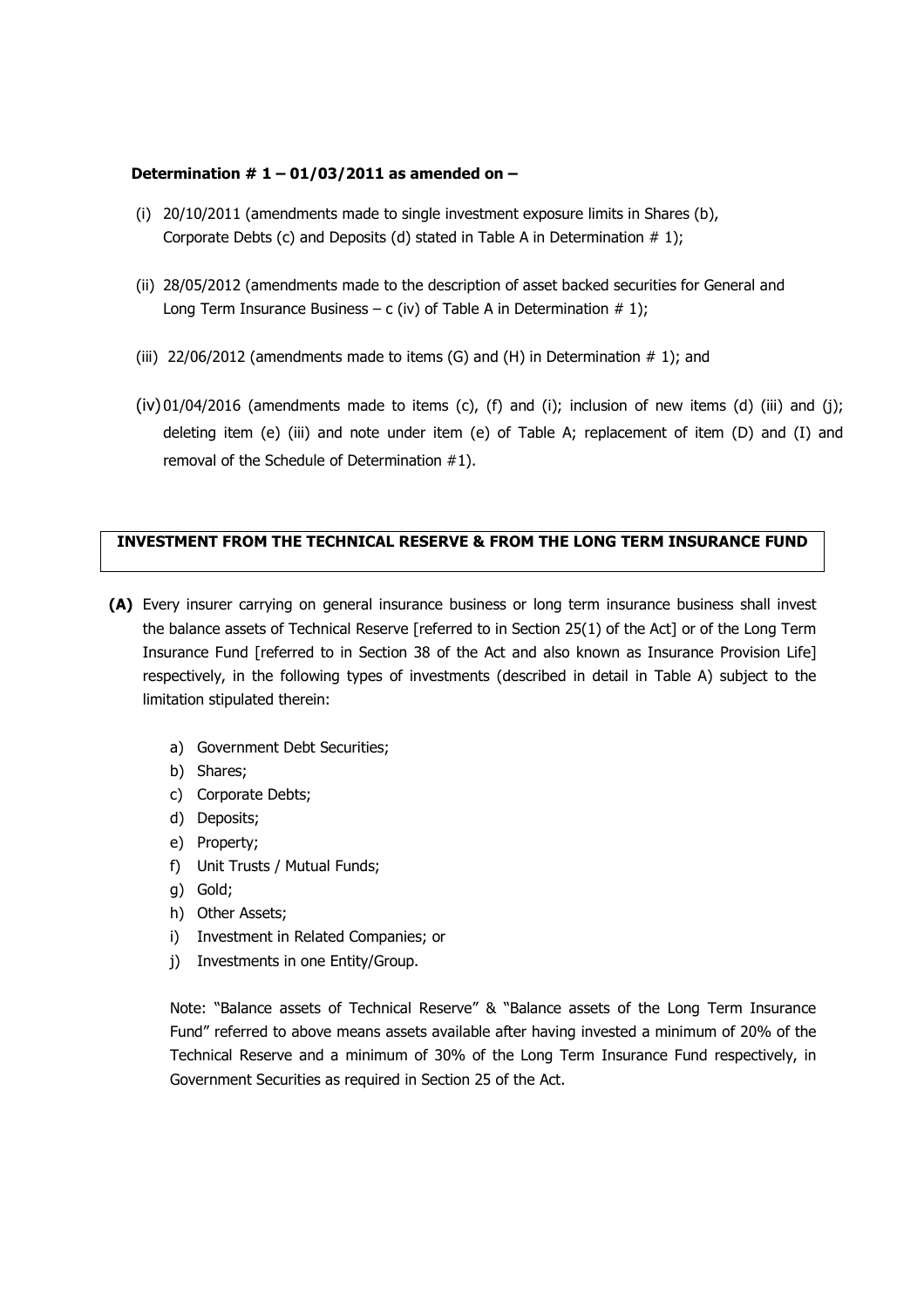## **Table A**

|      | <b>Type of Investment</b>                                                                                                                                                                                                                                                                                                                                                                                                                                      | Maximum % as a %<br>of the Technical<br><b>Reserve that could be</b><br>held in any single<br>investment                                                                                               | Maximum % as a %<br>of the Long Term<br><b>Insurance Fund that</b><br>could be held in any<br>single investment                                                                                               |
|------|----------------------------------------------------------------------------------------------------------------------------------------------------------------------------------------------------------------------------------------------------------------------------------------------------------------------------------------------------------------------------------------------------------------------------------------------------------------|--------------------------------------------------------------------------------------------------------------------------------------------------------------------------------------------------------|---------------------------------------------------------------------------------------------------------------------------------------------------------------------------------------------------------------|
| (a)  | <b>Government debt Securities</b>                                                                                                                                                                                                                                                                                                                                                                                                                              |                                                                                                                                                                                                        |                                                                                                                                                                                                               |
| (i)  | Government securities issued by Central<br>Bank of Sri Lanka and /or Debt Securities<br>fully guaranteed by Government of Sri<br>Lanka.                                                                                                                                                                                                                                                                                                                        | 100 %                                                                                                                                                                                                  | 100 %                                                                                                                                                                                                         |
| (ii) | Debt securities issued or fully<br>guaranteed by a foreign Government or<br>a Central Bank of a foreign country, and<br>carrying an investment grade rating to<br>the instrument;                                                                                                                                                                                                                                                                              | 10 %                                                                                                                                                                                                   | 10 %                                                                                                                                                                                                          |
| (b)  | Shares (amended on 20/10/2011)                                                                                                                                                                                                                                                                                                                                                                                                                                 |                                                                                                                                                                                                        |                                                                                                                                                                                                               |
|      | Ordinary Shares of a company listed<br>on a licensed stock exchange;                                                                                                                                                                                                                                                                                                                                                                                           | 5% of the Technical<br>Reserve or 5% of the<br>issued number of<br>shares of the investee<br>company, whichever is<br>lower.                                                                           | 5% of the Long Term<br>Insurance Fund or 5%<br>of the issued number of<br>shares of the<br>investee company,<br>whichever is lower.                                                                           |
| (c)  | <b>Corporate Debts (amended on</b><br>20/10/2011 & 28/05/2012 &<br>01/04/2016)                                                                                                                                                                                                                                                                                                                                                                                 |                                                                                                                                                                                                        |                                                                                                                                                                                                               |
| (i)  | Corporate debts (including bonds,<br>debentures, commercial papers and any<br>other similar financial instruments)<br>issued by a licensed commercial bank or<br>a licensed specialised bank and carrying<br>an investment grade rating to the<br>instrument; or backed by a guarantee<br>issued by a licensed commercial bank or<br>a licensed specialised bank carrying, an<br>investment grade rating; or backed by a<br>guarantee issued by a Multilateral | 10% of the Technical<br>(i)<br>Reserve or 10% of<br>the Shareholders<br>funds of the<br>company, whichever<br>is lower; and<br>(ii) In case of (iv) $-10\%$<br>of the Technical<br>Reserve or 15% of a | 10% of the Long<br>i)<br>Term Insurance Fund<br>or 10% of the<br>shareholders funds of<br>the company,<br>whichever is lower;<br>and<br>ii) In case of $(iv) - 10\%$<br>of the Long Term<br>Insurance Fund or |
|      | Agency;                                                                                                                                                                                                                                                                                                                                                                                                                                                        | single issue,<br>whichever is lower.                                                                                                                                                                   | 15% of a single<br>issue, whichever is<br>lower.<br>However, for                                                                                                                                              |
|      |                                                                                                                                                                                                                                                                                                                                                                                                                                                                | However, for<br>investments in (c), (i), (ii)                                                                                                                                                          | investments in                                                                                                                                                                                                |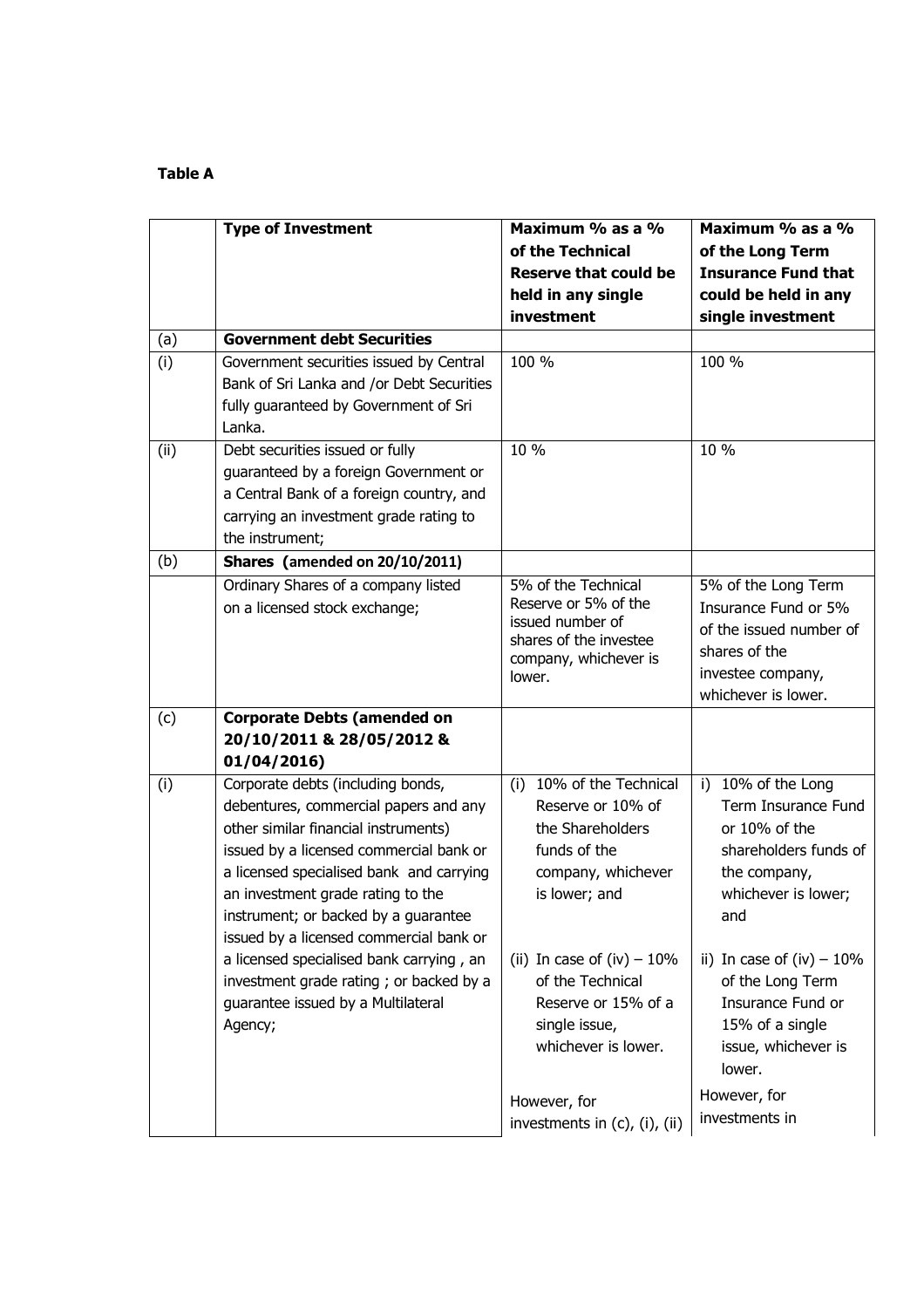|       |                                                                                                                                                                                                                                                                                                                                                                                   | and (iii), minimum 5% of<br>the technical reserve<br>should be invested in<br>instruments which are<br>rated "A" or above. | $(c)$ (i), (ii) and<br>(iii), minimum 5% of<br>the long Term<br>insurance<br>Fund should be<br>invested in<br>instruments which are<br>rated "A" or above. |  |
|-------|-----------------------------------------------------------------------------------------------------------------------------------------------------------------------------------------------------------------------------------------------------------------------------------------------------------------------------------------------------------------------------------|----------------------------------------------------------------------------------------------------------------------------|------------------------------------------------------------------------------------------------------------------------------------------------------------|--|
| (ii)  | Corporate debts (including bonds,<br>debentures, commercial papers, and any<br>other similar financial instruments) listed<br>on a licensed stock exchange;                                                                                                                                                                                                                       |                                                                                                                            |                                                                                                                                                            |  |
| (iii) | Corporate debts (including bonds,<br>debentures, commercial papers, and<br>similar financial instruments) issued by a<br>company and carrying an investment<br>grade rating to the instrument;                                                                                                                                                                                    |                                                                                                                            |                                                                                                                                                            |  |
| (iv)  | Asset backed securities where the<br>capital and interest or the maturity<br>value, as the case may be, is fully<br>guaranteed by a licensed commercial<br>bank or a license specialized bank<br>carrying an investment grade rating; or<br>that are issued by a company listed on a<br>licensed stock exchange, and carrying an<br>investment grade rating to the<br>instrument; |                                                                                                                            |                                                                                                                                                            |  |
|       | Note:<br>1. If debt is guaranteed by the same bank, the cumulative exposure to the same bank<br>shall not exceed 10% of the Technical Reserve or the Long Term Insurance Fund,<br>as the case may be, or 15% of the shareholders funds of the Bank, whichever is<br>lower; and<br>Debt cannot be issued and guaranteed by one and the same bank (In case the                      |                                                                                                                            |                                                                                                                                                            |  |
|       | 2.<br>issuer is a bank).                                                                                                                                                                                                                                                                                                                                                          |                                                                                                                            |                                                                                                                                                            |  |
| (d)   | Deposits (amended on 20/10/2011<br>& 01/04/2016 & included on<br>$01/04/2016$ )                                                                                                                                                                                                                                                                                                   |                                                                                                                            |                                                                                                                                                            |  |
| (i)   | Deposits with a licensed commercial<br>bank or a licensed specialized bank<br>carrying an investment grade rating;                                                                                                                                                                                                                                                                | 10% of the Technical<br>Reserve or 15% of the<br>shareholders funds                                                        | 10% of the Long Term<br>Insurance Fund or 15%<br>of the shareholders                                                                                       |  |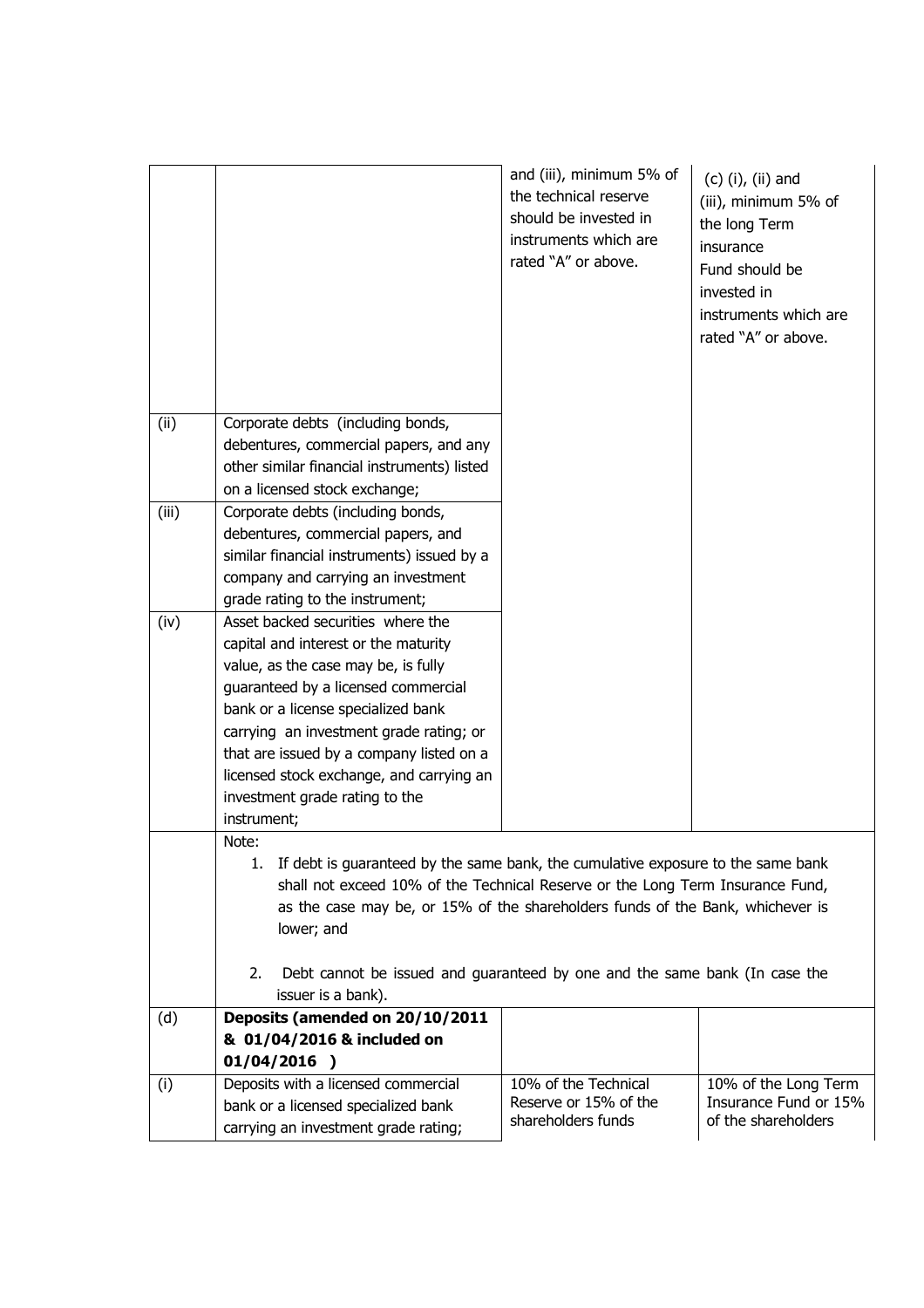| (ii)  | Deposits with a licensed finance<br>company carrying an investment grade<br>rating;                                                                                                                                                                                                                                                                             | of the Bank or Finance<br>Company as the case may<br>be, whichever is lower.                                         | funds of the Bank or<br>Finance Company as<br>the case may be,<br>whichever is lower.                                |  |  |
|-------|-----------------------------------------------------------------------------------------------------------------------------------------------------------------------------------------------------------------------------------------------------------------------------------------------------------------------------------------------------------------|----------------------------------------------------------------------------------------------------------------------|----------------------------------------------------------------------------------------------------------------------|--|--|
| (iii) | Deposits with a licensed<br>commercial bank or a licensed<br>specialised bank which are<br>guaranteed by the Government of<br>Sri Lanka in terms of an Act of<br>Parliament                                                                                                                                                                                     | 20% of the<br>Technical Reserve or 15% of<br>the shareholders funds<br>of the bank,<br>whichever is lower.           | 20% of the Long<br>Term Insurance Fund<br>or 15% of the<br>shareholders<br>funds of the bank,<br>whichever is lower. |  |  |
|       | Note:<br>(i) All deposits shall be deposits bearing interest; and<br>(ii) Deposits with any licensed finance company referred to in (ii) above, shall be<br>considered only if such licensed finance company is listed on a stock exchange as on<br>the date in which licensed finance companies are required to be listed by the Central<br>Bank of Sri Lanka. |                                                                                                                      |                                                                                                                      |  |  |
| (e)   | Property (amended on 01/04/2016)                                                                                                                                                                                                                                                                                                                                |                                                                                                                      |                                                                                                                      |  |  |
| (i)   | Freehold lands and buildings occupied by the<br>insurer;                                                                                                                                                                                                                                                                                                        | 5%                                                                                                                   | 5%                                                                                                                   |  |  |
| (ii)  | Freehold lands and buildings held for<br>investment purposes;                                                                                                                                                                                                                                                                                                   | 5%                                                                                                                   | 5%                                                                                                                   |  |  |
| (f)   | Unit Trusts/Mutual Funds (amended on<br>01/04/2016                                                                                                                                                                                                                                                                                                              |                                                                                                                      |                                                                                                                      |  |  |
|       | Unit Trusts/Mutual Funds;                                                                                                                                                                                                                                                                                                                                       | 7.5% .However,<br>minimum 2.5%,<br>should be invested<br>in instruments which<br>have an investment<br>grade rating. | 7.5% .However,<br>minimum 2.5%,<br>should be invested<br>in instruments which<br>have an investment<br>grade rating. |  |  |
| (g)   | Gold                                                                                                                                                                                                                                                                                                                                                            |                                                                                                                      |                                                                                                                      |  |  |
|       | Gold kept in safe custody in a licensed<br>commercial bank or a licensed specialized<br>bank;                                                                                                                                                                                                                                                                   | 100%                                                                                                                 | 100%                                                                                                                 |  |  |
| (h)   | <b>Other Assets</b>                                                                                                                                                                                                                                                                                                                                             |                                                                                                                      |                                                                                                                      |  |  |
|       | Outstanding policy loans, where the loan has<br>been granted within the surrender value of<br>the policy;                                                                                                                                                                                                                                                       | Not Applicable                                                                                                       | 100%                                                                                                                 |  |  |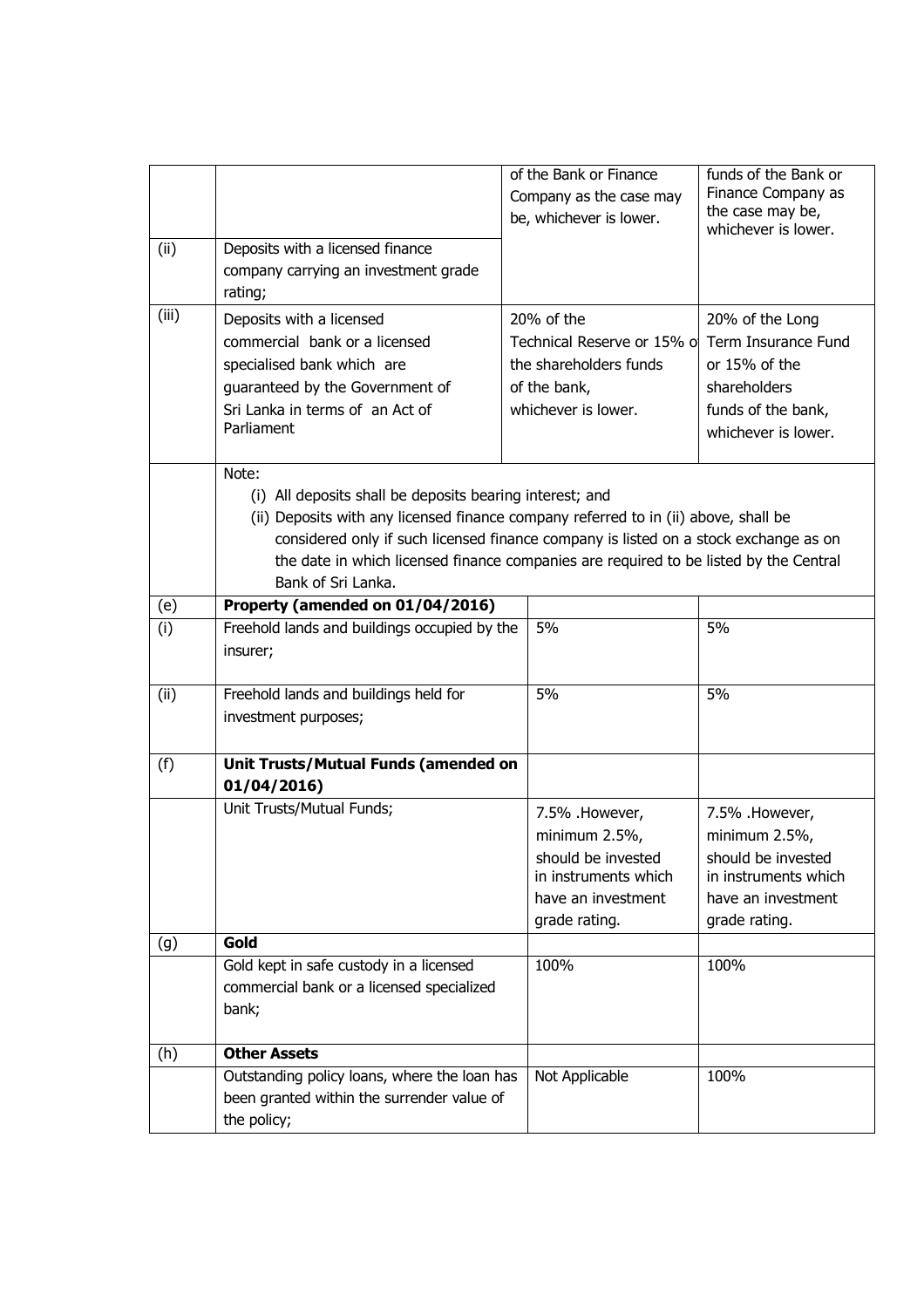| (i) | <b>Investments in Related Companies</b>          |                       |                        |
|-----|--------------------------------------------------|-----------------------|------------------------|
|     | (amended on 01/04/2016)                          |                       |                        |
|     | Investments made in all related companies;       | 10%.<br>However,      | 10%. However, the      |
|     | (Investments are required to be made in          | the<br>maximum        | maximum<br>single      |
|     | accordance with the limitations specified        | single<br>exposure,   | other<br>exposure,     |
|     | above)                                           | other than in any     | than in any licensed   |
|     |                                                  | licensed              | commercial bank or     |
|     |                                                  | bank<br>commercial    | licensed<br>any        |
|     |                                                  | licensed<br>any<br>or | bank<br>specialized    |
|     |                                                  | specialized<br>bank   | carrying<br>an         |
|     |                                                  | carrying<br>an        | investment<br>grade    |
|     |                                                  | investment<br>grade   | should<br>rating<br>be |
|     |                                                  | rating should<br>be   | limited to 5%.         |
|     |                                                  | limited to 5%.        |                        |
|     |                                                  |                       |                        |
| (j) | <b>Investments in one Entity /</b>               | Investments in a      | Investments in a       |
|     | <b>Group (included on 01/04/2016)</b>            | single entity         | single entity and/or   |
|     |                                                  | and/or in a group of  | in a group of          |
|     |                                                  | companies.            | companies.             |
|     |                                                  |                       |                        |
|     | Investment in a "single group of companies"      | 15% of the            | 15% of the Long        |
|     | defined as an investment in an                   | Technical Reserve,    | Term Insurance Fund,   |
|     | entity / entities that are related to each other | except deposits       | except deposits        |
|     | but not related to the insurance company,        | identified in         | identified in          |
|     | "related party" to have the meaning              | item (d) (iii).       | Item $(d)$ (iii).      |
|     | as defined in the Sri Lanka Accounting and       |                       |                        |
|     | Auditing Standards.                              |                       |                        |

- **(B)** The Board may permit investments in other types of assets, on a case-by-case basis, subject to any conditions that the Board may lay down. Any investment approved by the Board under this clause will be made known to all insurers.
- **(C)** All Assets of the Technical Reserve and of the Long Term Insurance Fund shall be free from any encumbrances.
- **(D) (**amended on 01/04/2016**)** Values of the Assets of the Technical Reserve and the Long Term Insurance Fund shall be determined in accordance with the methodology specified in the Solvency Margin (Risk Based Capital) Rules 2015.
- **(E)** Investments under (a)(ii) in Table A above, will be restricted to the limits specified in Regulations made under Section 25(3) of the Act. All other investments from the Technical